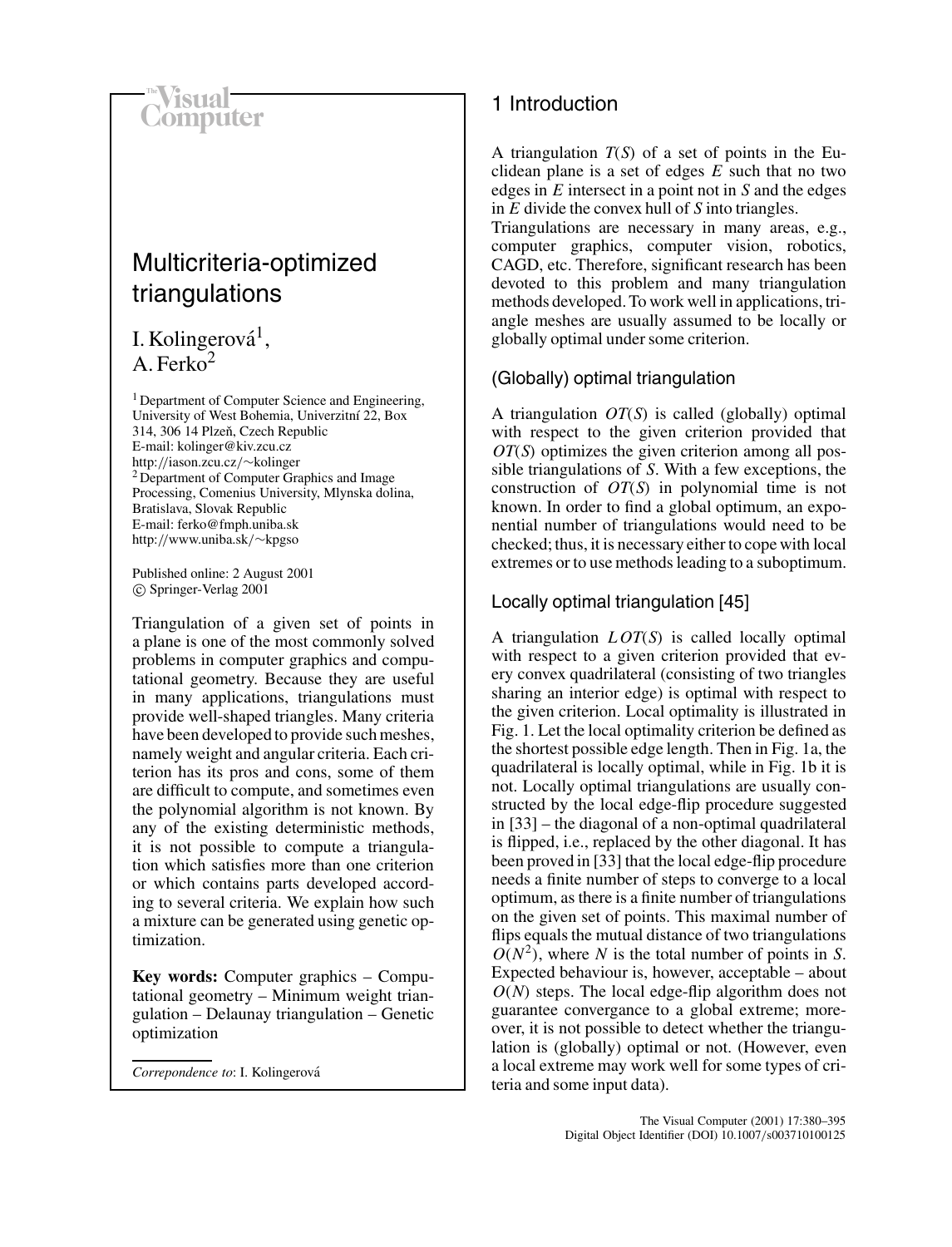

Let us now return to global criteria and *OT*(*S*). There are two main classes of criteria optimized in triangulations. The first one is connected with the weight (defined as a sum of lengths) of edges, the second one with the size of angles. Both classes can be represented by several triangulators, each having their pros and cons.

The most important criteria of the first class include the following:

- Minimization of the triangulation weight, optimized in the so-called minimum weight triangulation, *MWT* [1, 2, 5, 13, 14, 25, 27, 31, 32, 35, 37, 42, 47]
- Maximization of the minimal triangle height (minimum Euclidean distance from a vertex to the opposite edge), optimized in the so-called maximum height triangulation [6, 40]
- Minimization of the maximum edge length, optimized in the minmax length triangulation [17, 19]
- Minimization of the maximal aspect ratio (the ratio of the length of the longest side of the triangle to the height of the triangle, where the height of a triangle is the Euclidean distance of the longest edge to its opposite vertex) [6]

The second class includes the following criteria:

- Maximization of the minimum angle, optimized in the so-called Delaunay triangulation, *DT* [3, 8, 40, 41, 43]
- Minimization of the maximum angle, optimized in the so-called minmax angle triangulation [16, 18]
- Minimization of the minimal angle, optimized in the Delaunay triangulation of the farthest point [20]
- Minimization of the maximum eccentricity (the infimum over all distances between  $c_1$  and the vertices of the triangle, where  $c_1$  is the centre of

the triangle's circumcircle), optimized in the minmax eccentricity triangulation [6, 7]

• Maximization of the sum of the angles [39]

With general data sets, the triangulations satisfying these criteria can provide different results (although there are data sets where some of them coincide). By geometrically based, deterministic methods, it is not possible to compute a triangle mesh which is a compromise between extremes, providing small weight as well as good angles. In addition, it is not possible to generate a mesh angularly optimized in some of points and weight optimized in the rest. Such triangulations can be generated only with the use of nondeterministic optimization methods, e.g., simulated annealing or genetic programming, as these techniques allow the weighted sum or multiplication of several criteria to be optimized.

In this paper it will be shown how genetic optimization (GO) can be used to construct a triangulation which fulfils more than one criterion. Moreover, we introduce a method which balances the influences of the criteria with the help of weights, according to the user's needs, and which combines different criteria in different parts of the plane.

The rest of the paper is structured as follows: Sect. 2 briefly explains GO. Section 3 shows how GO can be used in the space of triangulations. Section 4 briefly recapitulates *MWT* and *DT* as the main representatives of the two classes of triangulation criteria and presents formulations of criteria suitable for the genetic approach. Section 5 contains examples and discussion of results. Section 6 concludes the paper.

## 2 Principles of GO

A detailed explanation of this topic has already been given, for example, in [24, 26, 38]. GO is a combination of direct and heuristic searches, usually in discrete space. A set of potential solutions is prepared. Members of this set are evaluated according to their value in an extremized function, and the better of them have a higher probability to be chosen for modification by a binary operation. Also a unary operation is used to modify the set members. From such a modified and enlarged set of potential solutions, those with higher evaluation have higher probability to be chosen for the next iteration.

The process cycles for many iterations, and the set of potential solutions converges to an extreme. Convergence is not guaranteed, as the method is probabilis-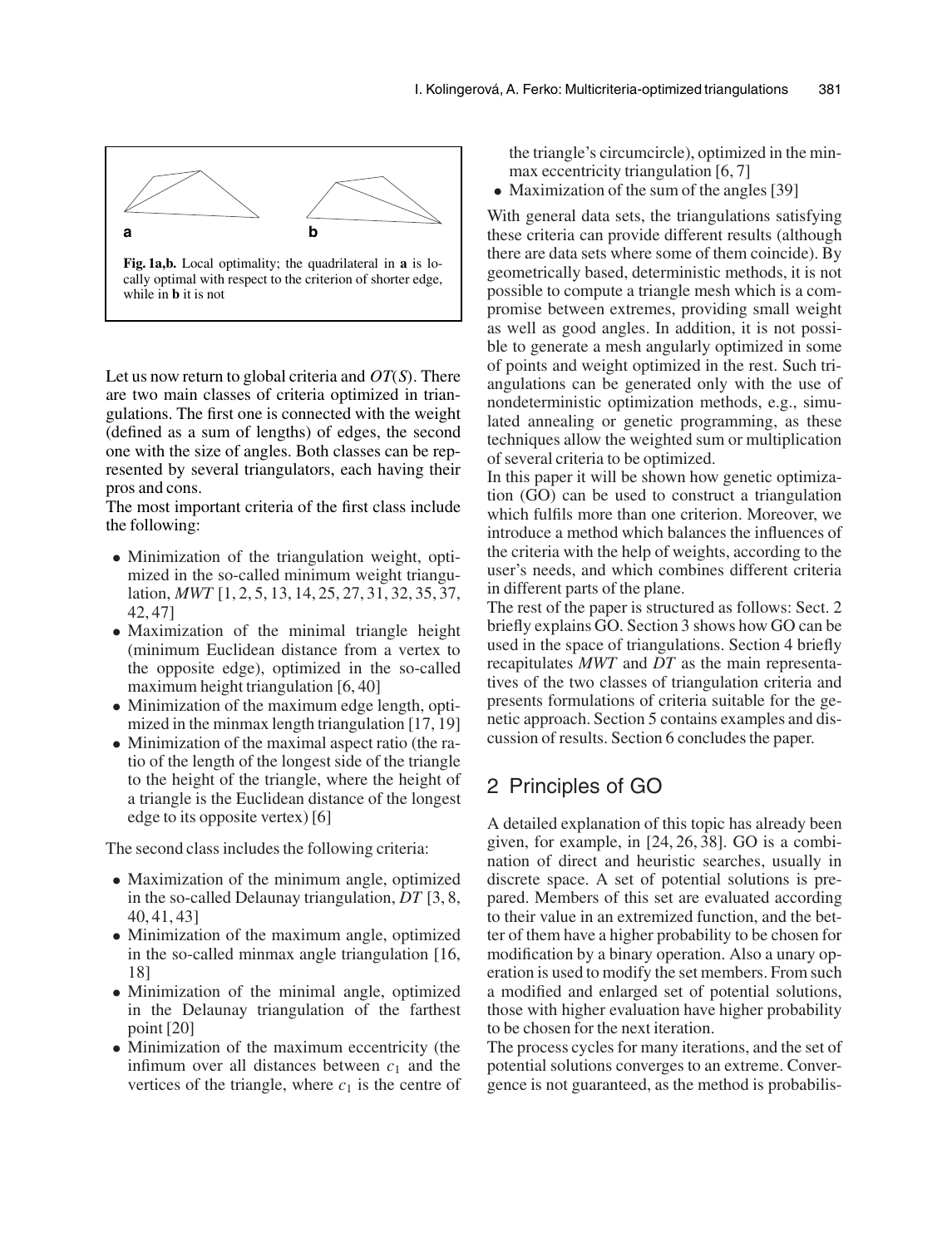

tic. The lower bound for the quality of the extreme solution can be ensured if some sub-optimal potential solution is included into the initial set and if the best solution found during all the iterations is kept as a candidate for the 'final answer'.

The method uses biological terminology: the set is called 'a population'; one potential solution is 'an individual'; the binary operation is 'a crossover'; and unary is 'a mutation'.

The general scheme of genetic optimization is outlined in Algorithm 1.

GO provides an efficient tool for finding the global extreme in a huge state space where an exhaustive search would not be possible. Like simulated annealing, it can, however, converge to a local extreme. In comparison with simulated annealing its greatest disadvantage is that many potential solutions are computed in each iteration – it substantially increases time and memory requirements. As already mentioned, GO is mostly used for discrete optimization. Typical problems are the knapsack problem or the travelling salesman problem.

## 3 GO of triangulations

The probabilistic approach has been successfully tried in [45], where simulated annealing was used to optimize lexicographical versions of various criteria. (The lexicographical version of some criterion is a lexicographically sorted vector of values of the criterion for all edges, vertices or triangles.) The *MWT* approximation has been solved by simulated annealing in [4] and by genetic programming in [11, 29, 30, 44, 46].

The reasons for trying GO on globally optimal triangulations are obvious:

- Globally optimal triangulations, such as minimum weight triangulation, are suspected of being *NP*-complete (but it has not been proved yet).
- The state space of triangulations is large, and direct search is infeasible.
- The quick and simple edge-flip algorithm generally does not lead to a global optimum. See the example given in Fig. 2 [40]. The choice of a more complex flip operator does not change this property.

Key points leading to the success or failure of the genetic approach are proper design and parameters of GO, such as the representation of individuals, simple and efficient operators, an adequate number and size of generations and an efficient fitness function. In the following text, we will present details of a newly proposed genetic solution and a comparison with existing ones [11, 44, 46].

#### Data representation

One individual is one triangulation represented as a list of edges and a list of triangles for the given data set.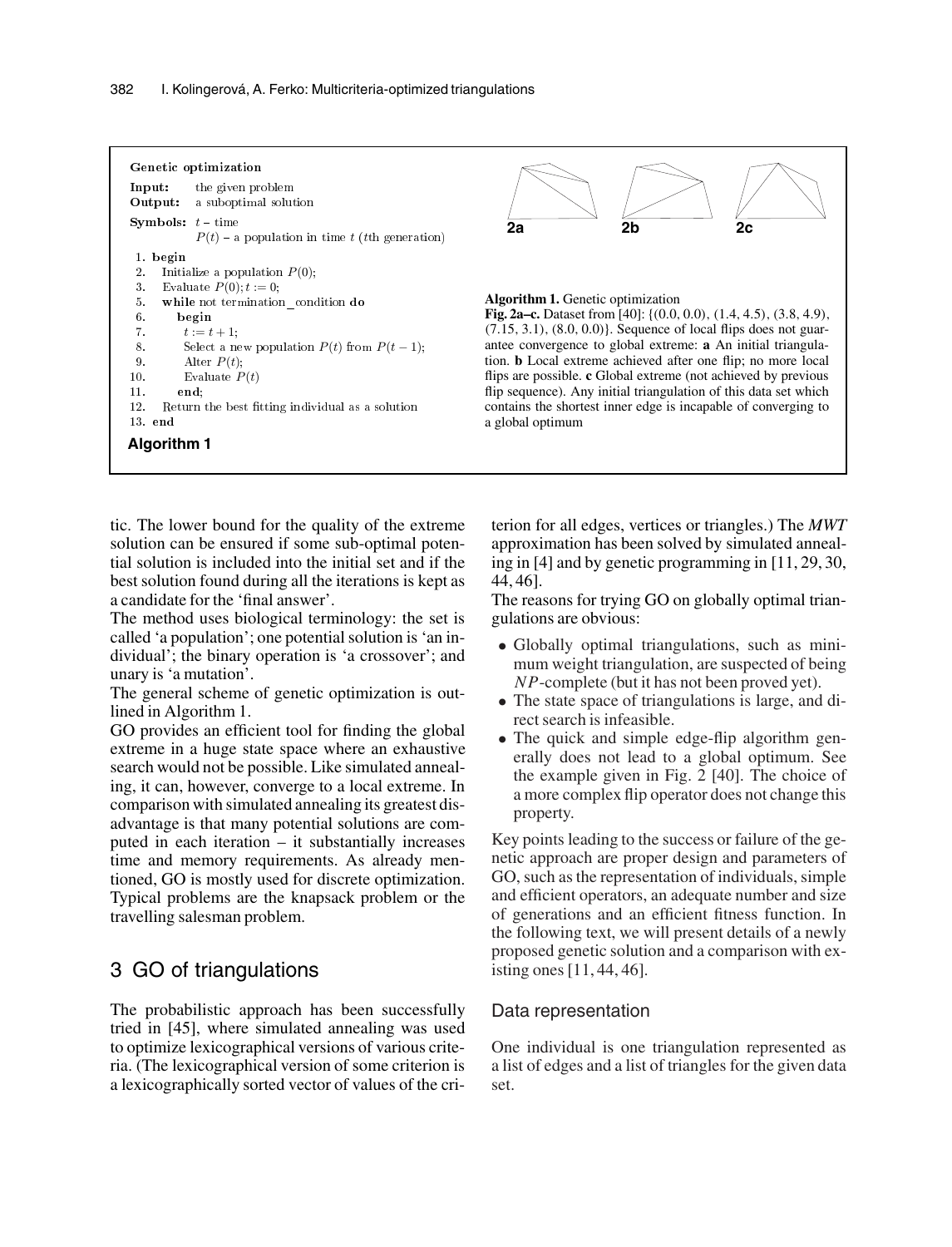#### An initial population

Generally, any triangulation can serve as an initial triangulation. However, the set of initial triangulations should have some diversity in order to properly represent the space searched. For this purpose, the algorithm of incremental insertion seems a good choice, because with different random orders of inserted points, different triangulations may be generated. This algorithm works as follows (see Fig. 3). First, a triangulation of the convex hull of points is constructed (Fig. 3a,b). Then inner points are inserted one at a time, and the triangulation is updated with each insertion (Fig. 3c,d). The update is usually combined with a local edge flip to avoid long, thin triangles. For the sake of GO, edge flips are not absolutely necessary, but are recommended for three reasons:

- When an inner point is inserted, the triangle in which the point lies has to be located. Long, thin triangles increase the probability of a wrong answer due to floating-point inaccuracy.
- Although the GO approach is very general, it is highly improbable that its practical application would require a criterion leading to long, thin triangles. Why not start with triangulations which are closer to the probable result, then? There is a danger of premature convergence to local optimum; however, according to our experience, better results are obtained with a better-fitting initial population.
- In genetic theory, the diversity of the initial generation is pointed out. However, according to our experiments, it pays to limit the space searched if possible, e.g., to incorporate some necessary condition for edges or triangles of the searched *OT*(*S*), if such a condition is available; this decreases the number of possible triangulations and so decreases the size of the space searched, which speeds up the convergence of the GO. One example can be found in [30], where better results in the approximation of *MWT* were achieved when the search space was limited to locally minimal edges and triangulations.

#### Size of a generation

There is a trade-off between the size of a generation, *pop\_size*, and the computation time. The number of generations times *pop\_size* gives the total number of



triangulations that has to be computed; the higher this number, the longer the computation time to be expected. As shown later, size 100 looks to be a compromise between the two factors.

#### Termination condition

The best termination condition would be to stop when the required global optimum is achieved. As this value (or, at least, its good estimate) is only rarely available, such a termination condition is useless. The simplest termination condition is to stop after some given number of generations. As no general rule for the correct number of generations exists, usually some initial experiments are necessary to choose the value. We mostly used 100 or 200 generations in our implementation.

As well as this simple termination condition, we used the condition based on the rate of improvement of the best solution found during all the iterations. If the best solution has not been improved substantially during some given number of generations, the iteration is stopped (e.g., if within  $0.75 \times$ total\_number\_of\_generations there is a less than 1% improvement in evaluation of the best individual).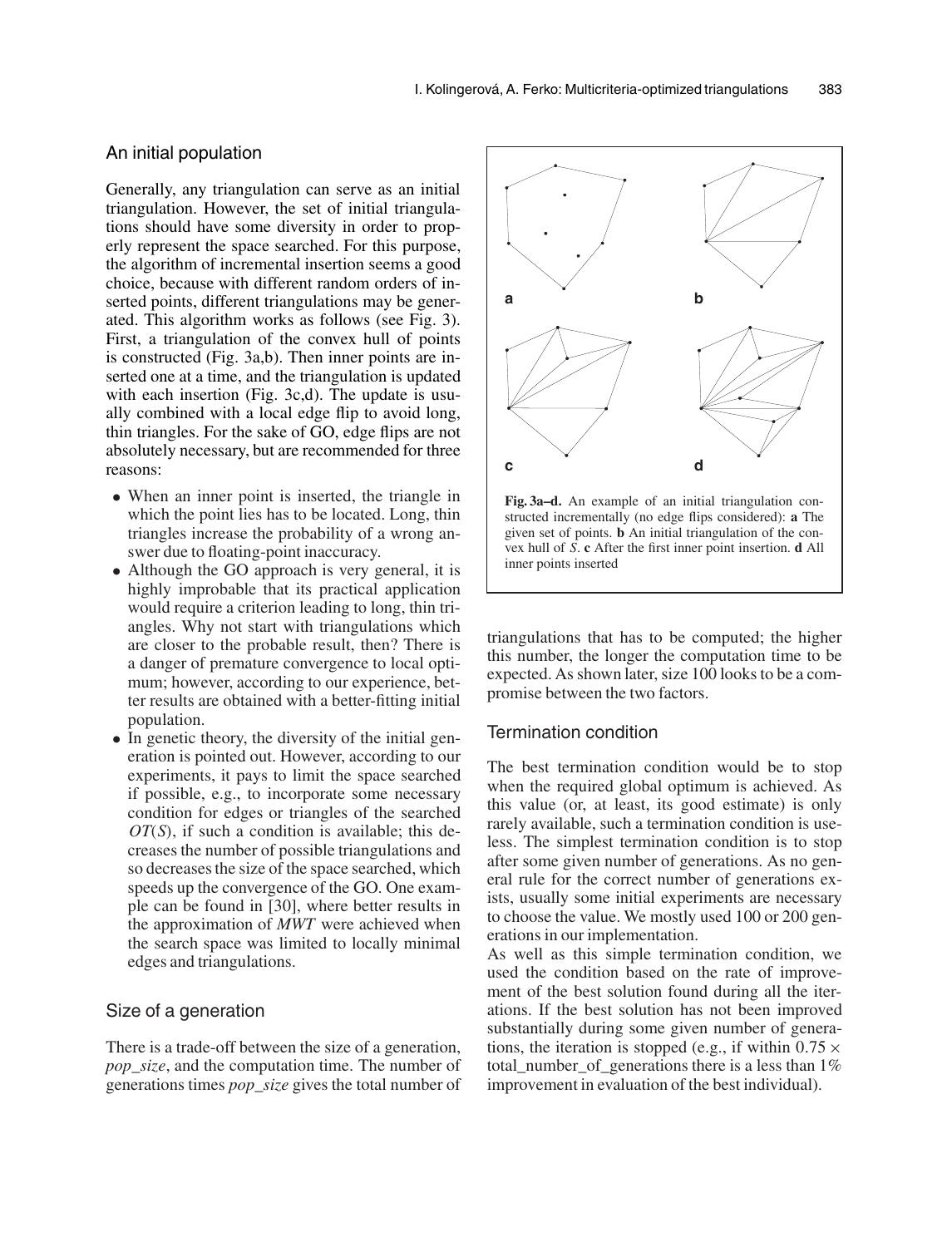#### Fitness function

Each triangulation has to be evaluated to judge its fitness according to the given criterion. A better-fitting triangulation has a higher probability to be selected for the next generation. Therefore, a well-designed fitness function is a very important factor in GO convergence.

In the triangulation problem, the design of the fitness function is not so demanding, because triangulation criteria are mathematically clearly defined. Two versions of the fitness function can be used:

$$
eval_1(T(S)) = \sum_{i=1}^{m} w_i f_i,
$$
  

$$
eval_2(T(S)) = \prod_{i=1}^{m} f_i,
$$

where  $T(S)$  is a triangulation; *m* is the total number of triangulation criteria;  $w_i$ ,  $i = 1, 2, \ldots, m$ , are weight coefficients,  $w_i \in \langle 0; 1 \rangle$ ,  $\sum w_i = 1$ ; and  $f_i$ ,  $i = 1, 2, \ldots, m$  are functions for particular criteria.

 $eval_1$  is in fact a linear interpolation in the convex polyhedron, where each vertex represents some criterion. *e*v*al*<sup>2</sup> does not enable particular criteria to be weight influenced; however, it can be very useful if the function values of  $f_i$  are mutually very different (several orders of magnitude). For example, let  $f_1$  have angular values  $f_1 \in \langle 0; 2\pi \rangle$ , while *f*<sub>2</sub> has length values  $f_2 \in (0; \infty)$ . Thus  $f_1$  is upper bounded, while  $f_2$  not. This may bring problems: If such a pair is combined in *e*v*al*1, it may be insensitive to  $f_1$ , because its values are bounded and probably much lower than the  $f_2$  values. Proper mathematical formulations of geometric properties for *fi* are presented in Sect. 4.

#### Selection of a new generation

Let one generation have *pop\_size* members (triangulations). The interval  $(0; 1)$  of probabilities for triangulations to be chosen then corresponds to *pop\_size* members. Each triangulation  $T_i$ ,  $i =$ 1, 2,... , *pop\_size* can be evaluated within the interval

$$
\frac{\sum_{j=1}^{i-1} eval_j}{\sum_{j=1}^{pop\_size} eval_j}
$$
 to 
$$
\frac{\sum_{j=1}^{i} eval_j}{\sum_{j=1}^{pop\_size} eval_j}
$$

```
Mutation procedureP(t) – the population of triangulations,
 Input:p_m – probability of mutation
 Output: P(t) – the mutated population
 Symbols: nE – number of inner edges in one triangulation
               pop\_size = number of triangulations in one generation
 \blacksquare. begins the set of \blacksquare2.for e := 1 to nE^* pop\_ size do {for each edge e in P(t)}
3. begin
             Generate a random value r \in (0, 1);
4.if r < p_m then Flip the edge e if possible
7.end
8.Return P(t)\overline{\phantom{a}}. end en de la poste de la poste de la poste de la poste de la poste de la poste de la poste de la poste de la poste de la poste de la poste de la poste de la poste de la poste de la poste de la poste de la pos
Algorithm 2. Mutation
```
If a random number  $r \in \langle 0; 1 \rangle$  is generated, it lies in one of these intervals. The corresponding triangulation is then selected into a new generation. As we keep the size of the generations constant, in each iteration *pop\_size* random numbers are generated. This technique picks *pop\_size* triangulations; some of them are selected more than once, others not at all; and the higher the evaluation, the higher the probability to be selected.

#### Mutation operator

Mutation was traditionally understood as a small, atomic change performed by bit inversion if individuals were represented by binary numbers. With regard to our representation by lists of edges and triangles, mutation is done by an edge flip. The flip is also a kind of atomic operation in triangulation. The probability of mutation is given by a fixed value, *p*m. (In genetic literature,  $p_m = 0.01$  is most often; however, we have better experience with a lower value, such as 0.001. More details are given in Sect. 5.) See Algorithm 2.

#### Crossover operator

Crossover combines two individuals into two new ones. The main idea is to enable exchange of genetic information. The natural analogy for triangulation is to combine two triangle meshes into two new ones. To develop an efficient operator for this is difficult because the result might not be a valid triangulation. The invalid triangulation is, e.g., a nonplanar graph, and therefore corrections are necessary.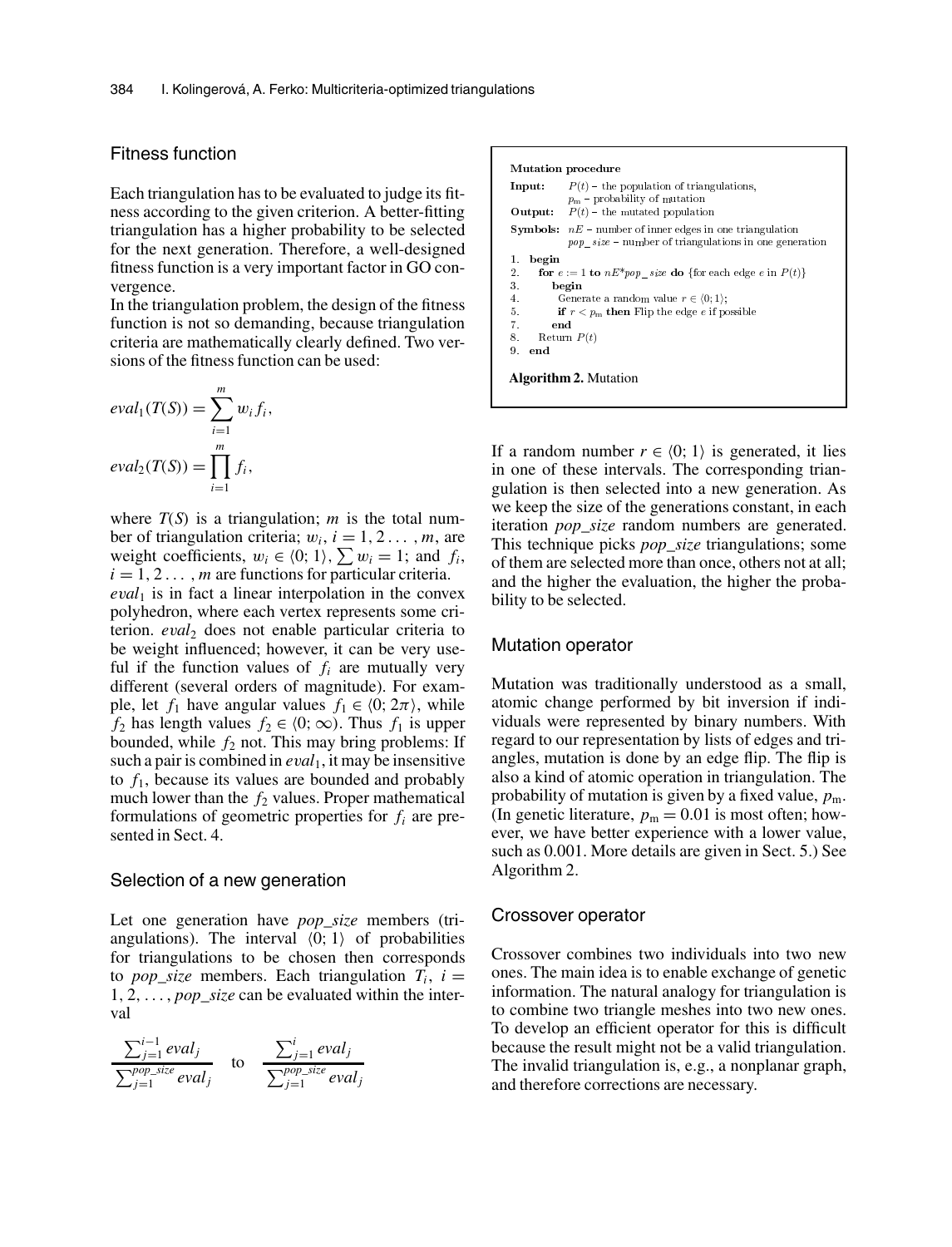Parents are selected on a probabilistic basis as follows: for a particular triangulation, a random number is generated. If the number is lower than a fixed value,  $p_c$  (the probability of crossover), the triangulation is selected for crossover with another individual. According to the genetic publications and our experience,  $p_c = 0.25$  is proper; more details are given in Sect. 5.

In classical binary representation, crossover is performed by a mutual exchange of parts of two binary numbers. Several alternatives to triangulation crossover have been tried in our implementation. The best one seems to be the so-called DeWall operator (named after the DeWall algorithm for Delaunay triangulation by the divide and conquer approach in [12] which inspired the operator) as it preserves all of the already formed groups of geometrically proximate edges and thus improves convergence.

Let us describe the workings of this operation in a more simplified form – as if the triangulation were created only by a set of edges. Let there be two planar triangulations,  $T_F$  (the 'father') and  $T_M$  (the 'mother'), and a randomly generated line *L* intersecting the convex hull of the triangulation (see Fig. 4a,b). The line divides the edges in a triangulation into three groups: those intersected by the line  $(T^0)$ , those on the left side of the line  $(T^-)$  and those on the right side of the line  $(T^+)$ . Shuffling of genetic information is ensured by combining information from the parents – their edges. The probabilistic nature of the operator is created by the random generation of the line. There are other possible ways to generate such a line, e.g., two points inside the minmax box of the given point set can be generated.

As the line *L* has the same position in both triangulations, the sets  $T_F^-$  of  $T_F$  and  $T_M^+$  of  $T_M$  are separated by the line and cannot intersect. (The same is true for  $T_F^+$  and  $T_M^-$ , but we will describe only one of the two possible combinations.) Therefore,  $T_F^-$  and  $T_M^+$ can be combined into one set of edges without any intersection tests. Together, they are not a complete triangulation and have to be combined with edges from  $T_{\rm F}^0$ ,  $T_{\rm M}^0$ . The  $T_{\rm F}^0$  edges have to be tested for intersection with the  $T_M^+$  edges already present in a 'child' triangulation. The same occurs for the  $T_{\rm M}^0$  and  $T_{\rm F}^$ edges.

After insertion of several  $T_M^0$  and  $T_F^0$  edges, the resulting subgraphs still may not form a complete triangulation. This problem can be solved in two ways: (a) other possible edges are generated ("full crossover") and (b) the operation is halted ("reduced



crossover"). We tried both approaches; therefore, we can compare their pros and cons.

For full crossover it is necessary either to use some sophisticated algorithm to "sew up" the gaps or to have a set of candidate edges where proper missing edges are searched. We used the latter approach: a set of all possible edges was generated in pre-processing and was used when necessary.

Reduced crossover has an inherent inefficiency, as part of the crossover is never finished; on the other hand, expensive intersection tests of candidate edges against edges already accepted in triangulation are avoided.

Results were slightly better for full crossover than for reduced crossover for the same number of iterations and the same population size. However, computation time for full crossover was much higher (see Fig. 5). When the time saved by reduced crossover was used for a higher number of generations, the results spoke for reduced crossover (see Fig. 6). It can be seen that reduced crossover utilizes its time better.

In our experiments, reduced crossover failed to finish in at most 10%–15% of the total number of crossovers. This wasted time is more than returned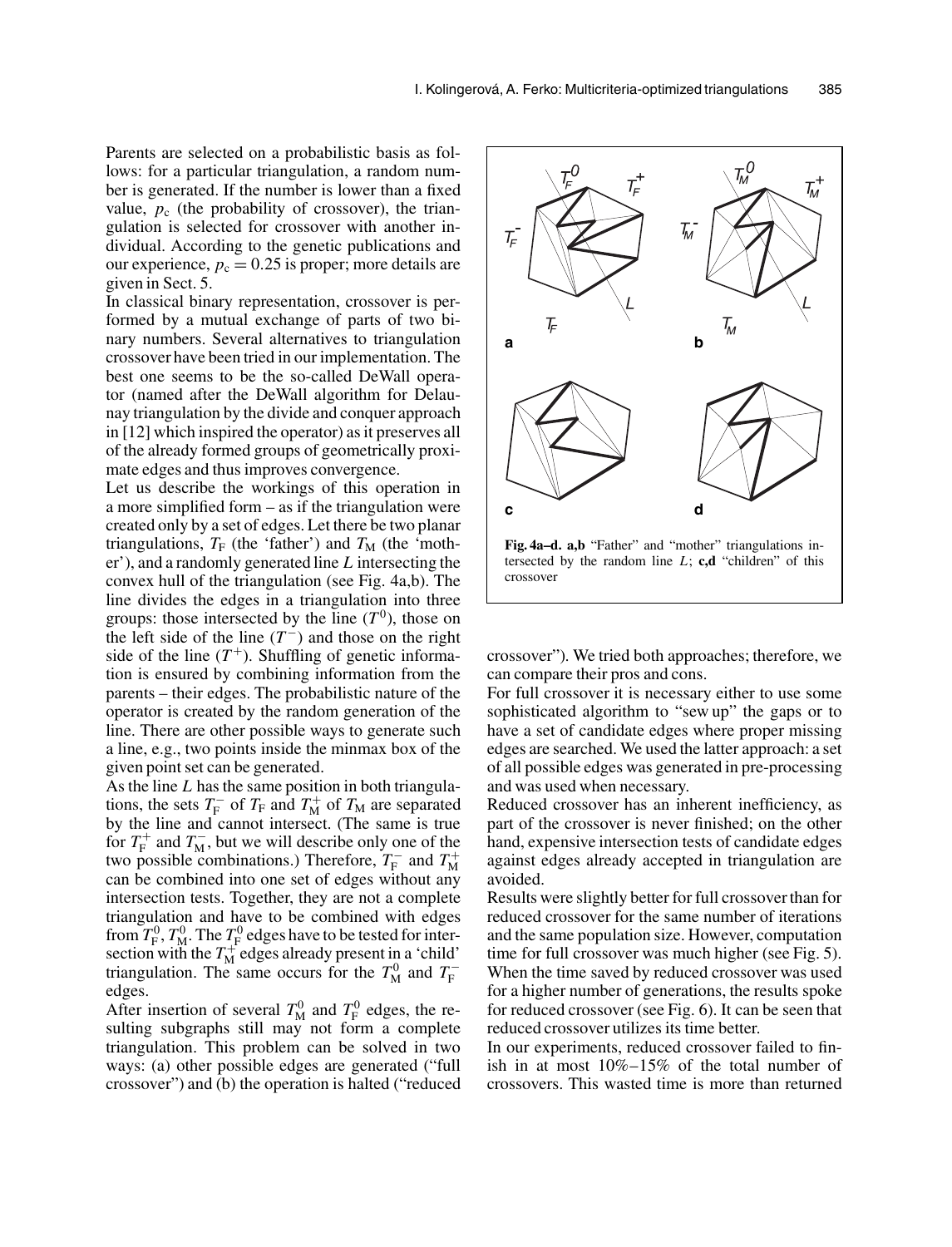

Insert the edges from  $cE$  which do not intersect edges in  $T_{C1}$ ; 9. Swap  $T_F$  and  $T_M$  and repeat steps 5 – 8 once more for  $T_{C2}$ ; 10. Return  $T_{C1}$ ,  $T_{C2}$ 11. end **Algorithm 3**

obtained by reduced crossover and *e*<sup>f</sup> the evaluation obtained by full crossover ( $p_c$  = 0.25,  $p_m = 0.001$ **Algorithm 3.** Crossover

by the substantial speed-up (recall Fig. 5). Therefore, we decided to choose reduced crossover.

The full version of the crossover operator is given in more detail in Algorithm 3. For reduced crossover, the input parameter *cE* and step 8 of the algorithm are left out. If the triangulation is also represented by a list of triangles, which is usually the case, the triangles have to be operated together with edges to keep data structures consistent. This is not shown in Algorithm 3 for better readability.

This concludes the explanation of the GO for triangulation purposes. In regard to the complexity of the proposed solution, we see that the initial triangulations can be computed in an expected time of  $O(N \log N)$  and a worst time of  $O(N^2)$  (this is implied by the incremental construction). Mutation needs a time equal to  $O(N)$  to visit all the edges of the triangulation. Crossover has a time equal to

 $O(N^2)$  in the worst case in our implementation; however, this is a very pessimistic estimate. This complexity dominates and, therefore, the overall complexity is  $O(N^2)$ . However, with some more sophisticated data structure this time can be reduced to  $O(N \log N)$  in the worst case and  $O(N)$  in the expected case. We did not proceed in this direction as our concern was to test the usability of the genetic approach and not to achieve the best possible implementation in particular problems.

As is well known, in the asymptotic complexity, the constant terms are neglected. In the genetic approach, these omissions should be pointed out, because the time demands of the genetic approach are due to a large number of computed triangulations not due to the computation of one triangulation. If 50 generations per 50 members are computed, the neglected multiplication constant is 2500; in such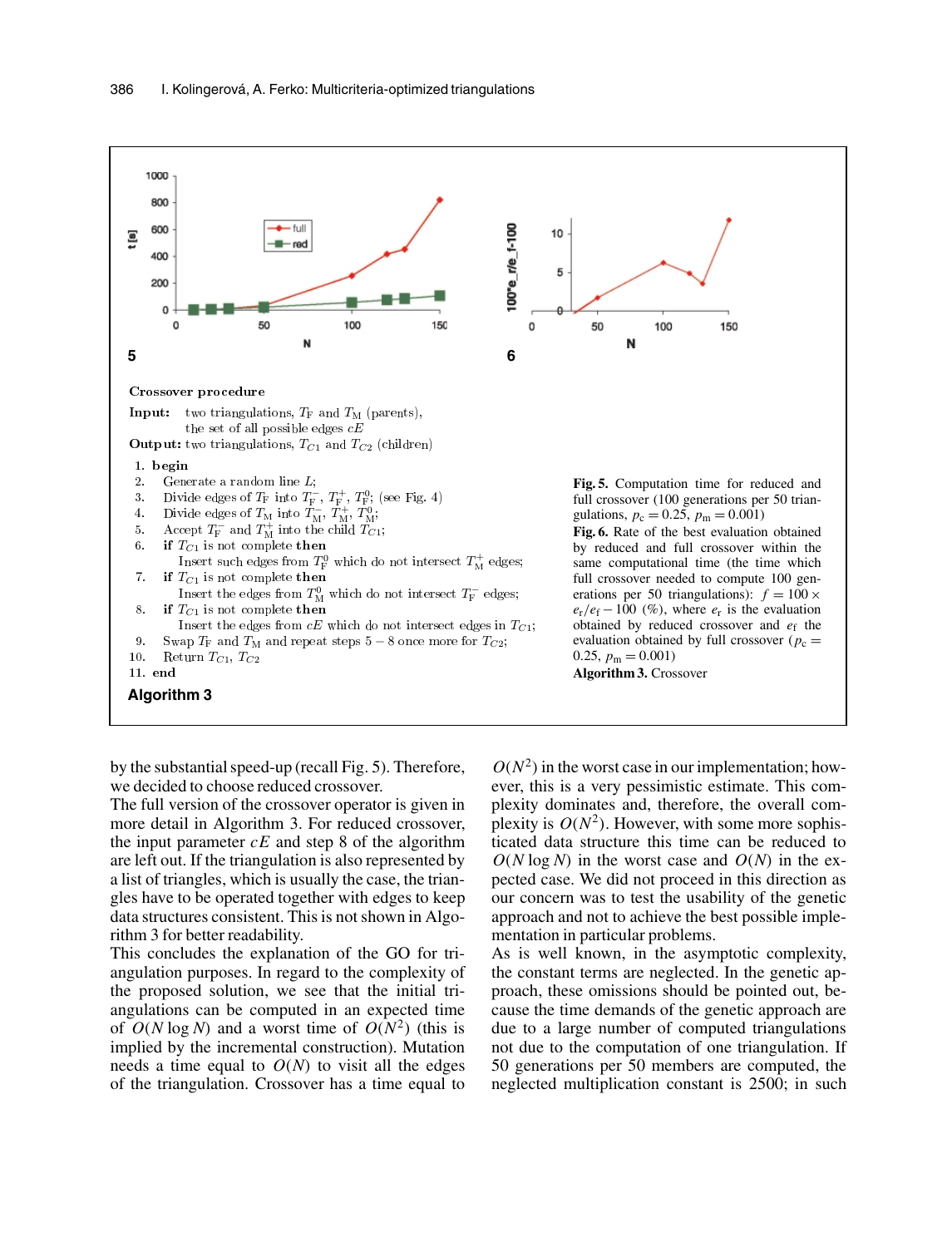a case, genetic computation could be nearly 2500 times slower than 'deterministic' triangulation.

Let us briefly present the genetic approach as it is used in the literature available to the authors and to show pros and cons of already existing solutions. In [46] a triangulation was represented as a list of edges. Both crossover and mutation were performed as edge flips. The probability of mutation was 0.05. The population size was 35−75. The initial population was prepared as randomly generated triangulations. There were two types of testing data: randomly generated points and points sitting on an arc of a circle  $(N = 10 - 200)$ , which are known to be bad for greedy triangulation (*GT*) and are used for comparison [36]. Parallel implementation on a four-processor hypercube architecture has also been attempted. In general, the sequential genetically optimized triangulation outperformed the *GT* on point sets of size 130 or less. Parallel GO performed well also for larger datasets (110 points and more) and was the best for 70% of tested data sets. For the second type of data, *GO* was better than *GT* in all cases but one. However, these results were influenced by the fact that the data type is unfavourable for comparison with *GT*; it is not a completely fair way of testing. No time measurements are provided.

In [44] triangulation is represented by a lower triangular matrix in which the element  $m_{ij}$  is equal to 1 if the edge *ij* is present in the triangulation and 0 otherwise. If two matrices  $M_1$ ,  $M_2$  are exclusive-ored, the resulting matrix  $M$  has 1s on positions corresponding to the edges which are only in one triangulation, but not in the other triangulation. Crossover is performed by choosing a random  $m_{ij} = 1$  in *M* corresponding to an edge in one triangulation (and not present in the other) and then finding the minimum polygon, such that it contains the vertices of the random edge and resides in both triangulations. Then edges inside this polygon are exchanged between the two triangulations. Mutation is done by edge flip. The terminal condition is the given number of generations or when all the members of the current generation have nearly the same value.

Results are presented on sets of points in [34] and in two other examples (maximal  $N = 40$ ). Population size is recommended to be  $30-60$ , but no relation to *N* is presented. Values for  $p_c$  and  $p_m$  are taken to be  $0.5 - 0.6$  and  $0.001 - 0.1$ , respectively. The disadvantage of this solution is memory requirements. Crossover is quite complicated but based on an interesting concept. However, results are not too persuasive.

In [11] an interesting, so-called weighted coding of triangulations is offered. It associates an integer weight with each point in the given data set. Point weight is added to the length of all the edges in which that point participates. However, fitness of the triangulation has to be computed from non-modified edge lengths. This coding is used in the greedy heuristic – edges are sorted in increasing order according to their modified lengths, and in each step, the shortest edge is inserted into the triangulation if it does not intersect any other already accepted edge. Mutation is perfomed by assignment a new random value to a point. One hundred generations per 10*N* individuals were used.

The algorithm was tested on seven problems of up to 50 points. Each data set was run 10 times. It was always better than greedy triangulation in the three smaller data sets, and it gave the same answer in the larger data sets in  $4-7$  cases out of 10. It needed more than 5 h for the 50-point data set, compared with the fraction of a second needed for greedy triangulation.

This concludes the explanation of the genetic approach for triangulation. In the next section, attention will be given to the proper mathematical formulation of triangulation criteria.

## 4 Criteria for the triangulation optimization

Of the triangulation criteria presented earlier, two are used most often: minimum weight and maxmin angle. These two triangulations form in some sense the two poles to the problem: *DT* is the leading representative of angle criteria triangulations, and *MWT* is the most difficult case of the weight criteria.

The criterion of minimum weight leading to the minimum weight triangulation is, due to its globality, very difficult. The problem of *MWT* construction is neither known to be solvable in polynomial time nor proved to be *NP*-hard. It is one of the few problems in [23] whose complexity is still unknown. Existing methods either work only for some special cases, e.g., [2, 37], or find only a subgraph of the *MWT* [1, 5, 13, 27, 28]. Substantial research has also been devoted to the development of heuristics [4, 25, 32, 42].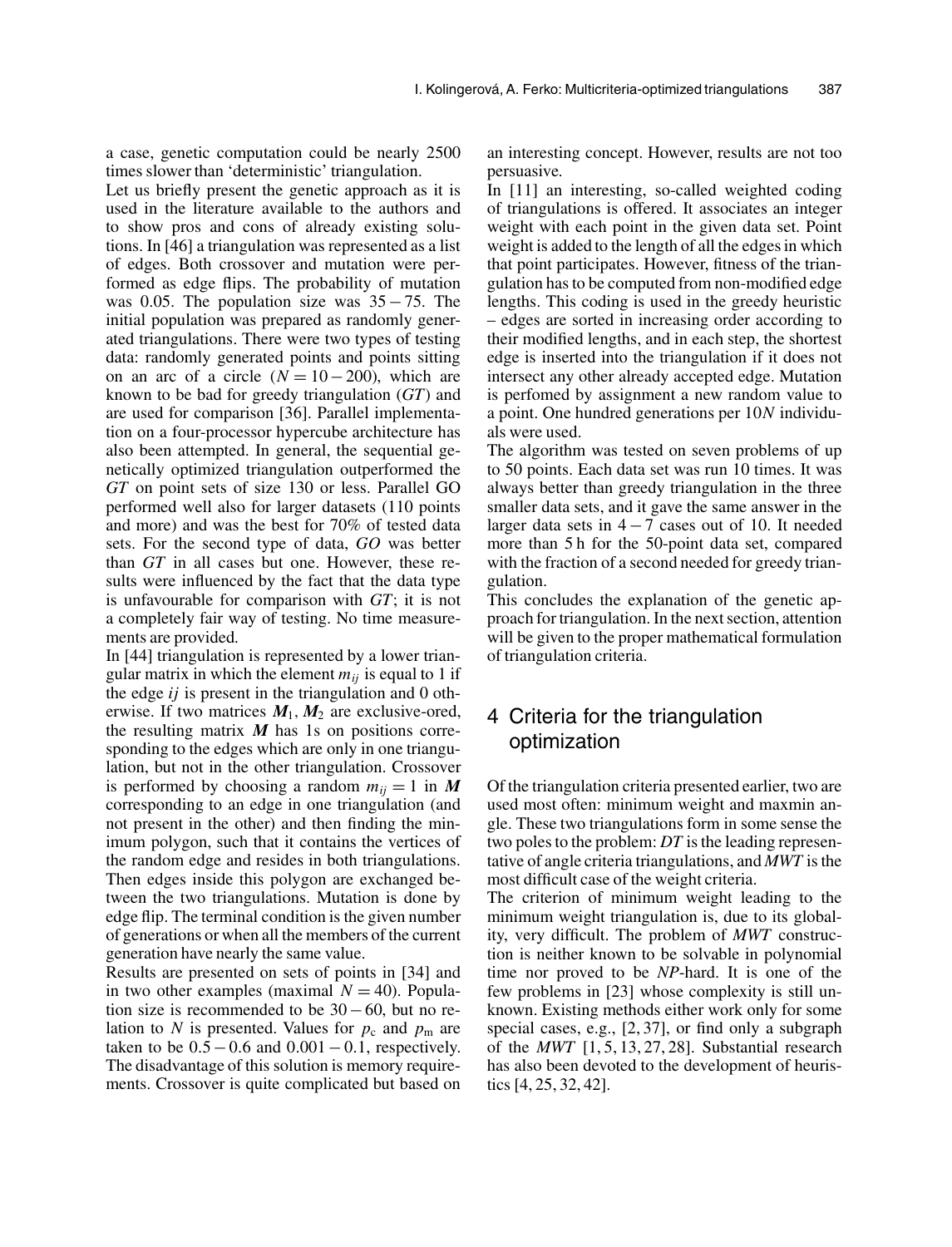**Table 1.** Weight criteria

| Name            | Description    | <b>Formula</b>                                   | Type of extreme |
|-----------------|----------------|--------------------------------------------------|-----------------|
| Min weight      | t MW           | $f_{\text{MW}} = \sum s_i * l_i, i = 1, 2, , nE$ | Min             |
| Min edge length | $f_{\rm MINE}$ | $f_{\text{MINE}} = \min(l_i), i = 1, 2, , nE$    | Max             |
| Max edge length | fmaxe          | $f_{\text{MAXE}} = \max(l_i), i = 1, 2, , nE$    | Min             |

**Table 2.** Symbols

| Symbol                           | Description                                                                        |
|----------------------------------|------------------------------------------------------------------------------------|
| n E                              | Number of edges in $T(S)$                                                          |
| n Tris                           | Number of triangles in $T(S)$                                                      |
| $l_i$                            | Euclidean length of an edge i                                                      |
| Si                               | Weight coefficient for the edge $i$                                                |
| $\alpha_i^j$<br>rcc <sub>i</sub> | <i>i</i> th angle of a triangle $i$<br>Radius of a circumcircle for a triangle $i$ |

The global and local maxmin angle criteria have been proved to be satisfied by the Delaunay triangulation (*DT*). This is the only a local extreme which guarantees that a global extreme will be found as well. Unlike an *MWT*, many algorithms exist to compute *DT*; some of them can be found, for example, in [3, 8, 9, 12, 21, 22, 40, 41, 43]. The optimal worstcase time complexity is  $O(N \log N)$ ; using some accelerating data structures, the expected time can be reduced to  $O(N)$ . These two triangulations provide the fundamentals for the formulation of criteria which can be expected to bring good and interesting results. Several variants of weight criteria are given in Table 1. Symbols are explained in Table 2. Weight coefficients  $s_i$  in  $f_{MW}$  are used if it is more important for some edges to be shorter than others and they should be stressed in the sum. Table 3 shows the angle criteria. Apart from these formulae, we also used some clearly unsuitable criteria to demonstrate the versatility of the GO. They are not included in the tables in order not to be mixed with the 'reasonable' formulae. Therefore, they will be denoted only by abbreviation, e.g., max weight, etc. Experiences and results are given in the next section.

#### 5 Results and discussion

Genetic optimization, interpolation and Delaunay triangulation were implemented in Delphi 3 under Windows NT and ran on PC PII 200 MHz/128 MB and 233 MHz/96 MB.

Of all the criteria in Table 1, we picked only  $f_{MW}$ for further research as, usually, there is not enough sensitivity for  $f_{\text{MINE}}$  and  $f_{\text{MAXE}}$  to measure differences between triangulations, as many meshes have the same value. The function  $f_{MW}$  diversifies much better. Experience with angle criteria was very much alike to Table 1:  $f_{\text{MAMIA}}$ ,  $f_{\text{MIMAA}}$ ,  $f_{\text{MAMIR}}$ and  $f_{\text{MIMAR}}$  are not sensitive enough to distinguish small differences between triangulations. Summation criteria  $f_{\text{MAMIS}}$ ,  $f_{\text{MIMAS}}$  and  $f_{\text{MSR}}$  were more successful. Of these three, the least persuasive results were obtained with  $f_{\text{MSR}}$ , as can be seen in the figures below.

Figures 7–20 show typical results from use of the described method. The input point configurations are

| Table 3. Angle criteria |  |
|-------------------------|--|
|-------------------------|--|

| Description        | Formula                                                                        | Type of extreme                                                                                                                                                                                                    |
|--------------------|--------------------------------------------------------------------------------|--------------------------------------------------------------------------------------------------------------------------------------------------------------------------------------------------------------------|
|                    |                                                                                | Max                                                                                                                                                                                                                |
|                    |                                                                                |                                                                                                                                                                                                                    |
| <i>f</i> MIMAA     |                                                                                | Min                                                                                                                                                                                                                |
| $f_{\rm MAMIS}$    | $f_{\text{MAMIS}} = \sum \min_i (\alpha_i^j), j = 1, 2, 3, i = 1, 2, , n$ Tris | Max                                                                                                                                                                                                                |
| $f_{\rm MIMAS}$    | $f_{\text{MIMAS}} = \sum \max_i (\alpha_i^j), j = 1, 2, 3, i = 1, 2, , n$ Tris | Min                                                                                                                                                                                                                |
| $f_{\text{MAMIR}}$ | $f_{\text{MAMIR}} = \min(rcc_i), i = 1, 2, \ldots, n$ Tris                     | Max                                                                                                                                                                                                                |
|                    |                                                                                | Min                                                                                                                                                                                                                |
| $t_{\rm{MSR}}$     | $f_{\text{MSR}} = \sum rcc_i, i = 1, 2, \ldots, nTris$                         | Min                                                                                                                                                                                                                |
|                    | $J$ MAMIA<br>$f$ MIMAR                                                         | $f_{\text{MAMIA}} = \min(\alpha_i^j), j = 1, 2, 3, i = 1, 2, \dots, n$ Tris<br>$f_{\text{MIMAA}} = \max(\alpha_i^j), j = 1, 2, 3, i = 1, 2, , n$ Tris<br>$f_{\text{MIMAR}} = \max(rcc_i), i = 1, 2, \ldots, nTris$ |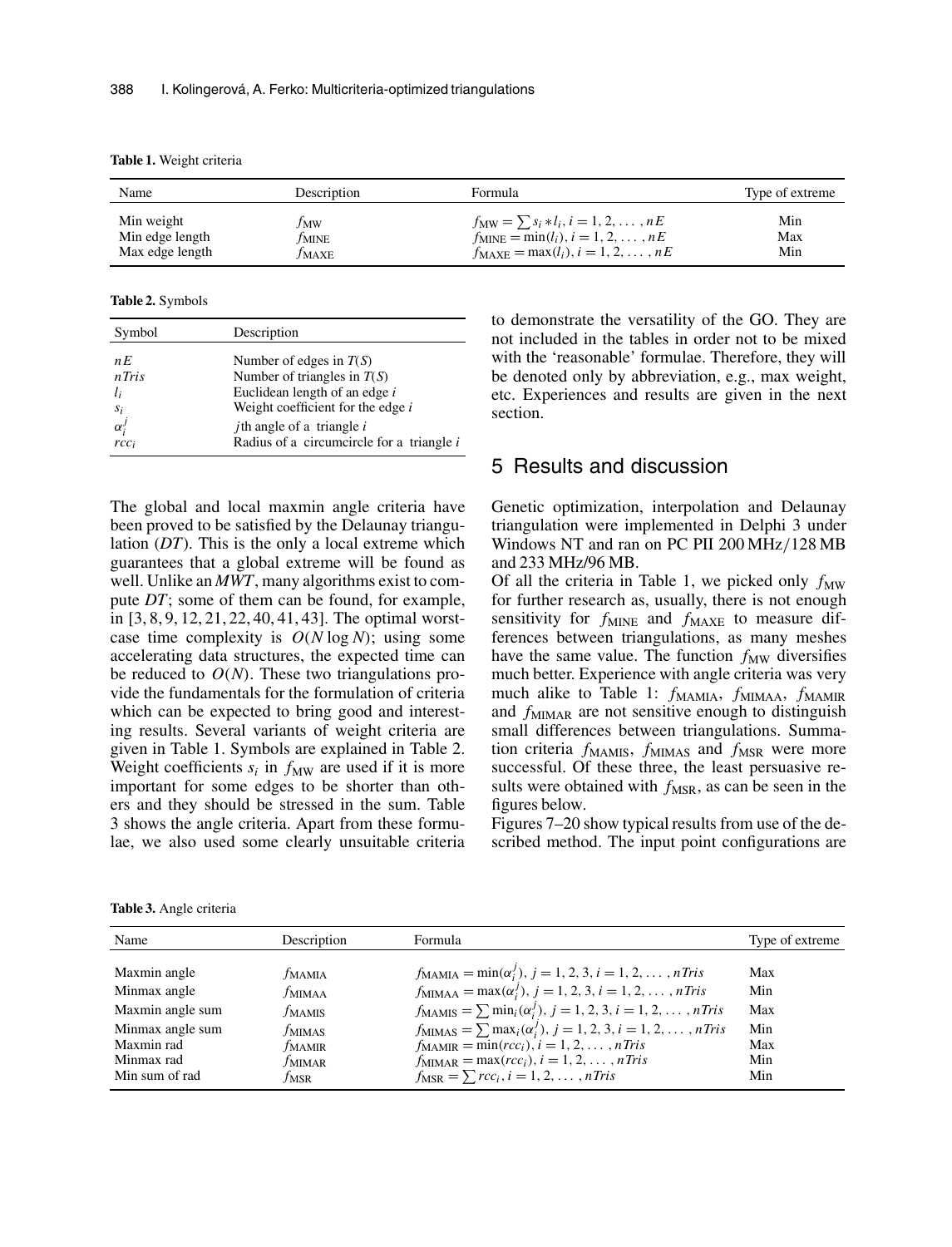

slightly artificial but demonstrate the strength and versatility of the genetic approach.

Triangulations for Figs. 7–17 are computed for a data set *S* with 20 points, optimized with respect to  $f_{\text{MW}}$ , *f*<sub>MAMIS</sub>, *f*<sub>MIMAS</sub> and *f*<sub>MSR</sub>. Both sum and multiplication types of the evaluation function were used. In the presented example, values of angles and weights are of similar order; therefore, no problems with sensitivity to too low values was detected. The data set

was kept small for easy comparison of the resulting meshes.

In Fig. 7, the min weight criterion was used. Most of the triangles have a reasonable shape, with the exception of the third quadrant. However, due to the distribution of points on the negative coordinate axes, better results may not be obtained. Compare this with Fig. 8, which presents a Delaunay triangulation. *DT* has more "equalized" triangles – less very small, nar-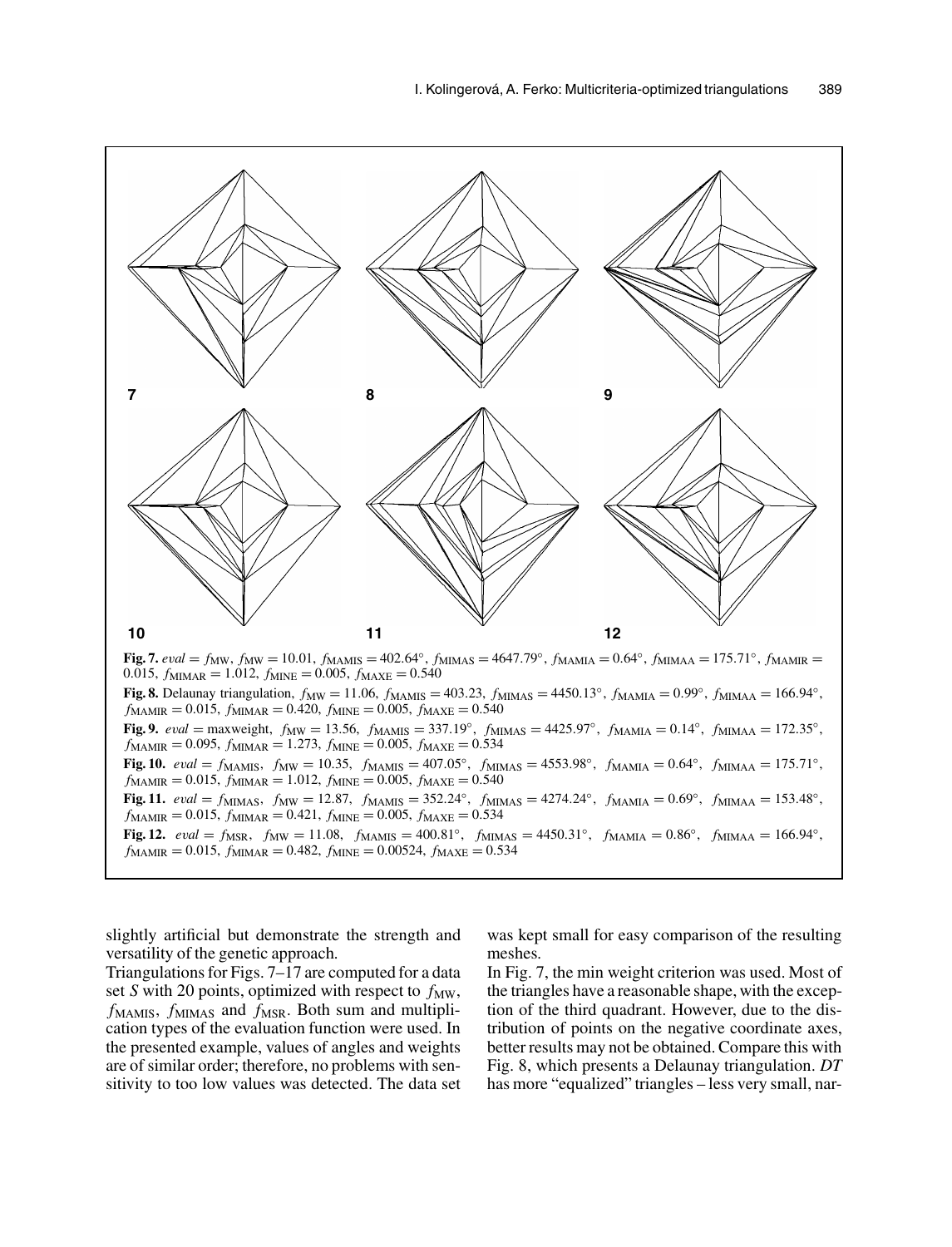

**Fig. 15.**  $eval = 0.33 \times \text{maxweight} + 0.33 \times \text{maxmaxanglesum} + 0.33 \times \text{minminanglesum}$ ,  $f_{\text{MW}} = 12.35$ ,  $f_{\text{MAMIS}} = 298.17°$ , *f*MIMAS = 5118.40◦, *f*MAMIA = 0.13◦, *f*MIMAA = 179.63◦, *f*MAMIR = 0.094, *f*MIMAR = 20.093, *f*MINE = 0.014, *f*MAXE = 0.538

**Fig. 16.**  $eval = 0.33 \times f_{\text{MW}} + 0.33 \times f_{\text{MMMS}} + 0.33 \times f_{\text{MAMIS}}$ ,  $f_{\text{MW}} = 10.10$ ,  $f_{\text{MAMIS}} = 407.40$ °,  $f_{\text{MIMAS}} = 4617.19$ °, *f*MAMIA = 0.36◦, *f*MIMAA = 177.69◦, *f*MAMIR = 0.015, *f*MIMAR = 1.817, *f*MINE = 0.005, *f*MAXE = 0.540

**Fig. 17.**  $eval = f_{MW} \times f_{MIMAS} \times f_{MAMIS}$ ,  $f_{MW} = 10.08$ ,  $f_{MAMIS} = 405.79$ °,  $f_{MIMAS} = 4596.47$ °,  $f_{MAMIA} = 0.64$ °,  $f_{\text{MIMAA}} = 175.71^{\circ}, f_{\text{MAMIR}} = 0.015, f_{\text{MIMAR}} = 1.012, f_{\text{MINE}} = 0.005, f_{\text{MAXE}} = 0.534$ 

**Fig. 18.**  $eval = f_{MW}$ ,  $f_{MW} = 30.59$ ,  $f_{MAMIS} = 480.73°$ ,  $f_{MIMAS} = 5938.50°$ ,  $f_{MAMIA} = 4.614°$ ,  $f_{MIMAA} = 170.771°$ ,  $f_{\text{MAMIR}} = 0.539, f_{\text{MIMAR}} = 1.000, f_{\text{MINE}} = 0.321, f_{\text{MAXE}} = 1.442$ 

row triangles is balanced by a deterioration in some other triangle shapes (mainly in the first and second quadrant) and by a visible increase in the triangulation weight. This observation is verified by the numerical values of criteria. For comparison, Fig. 9 shows a mesh obtained by maximizing triangulation weight. It is slightly ridiculous, as we optimized by using a criterion leading to "bad" shapes of triangles;

however, it shows the strength of GO and the broad possibilities for its application. Figure 10 is a result of maxmin angle sum, Fig. 11 a result of minmax angle sum and Fig. 12 a result of min sum of rad. The second of these is the worst – it has the worst weight and a low min angle sum, while max angle sum is not bad. Of the other two, Fig. 10 looks to be the better.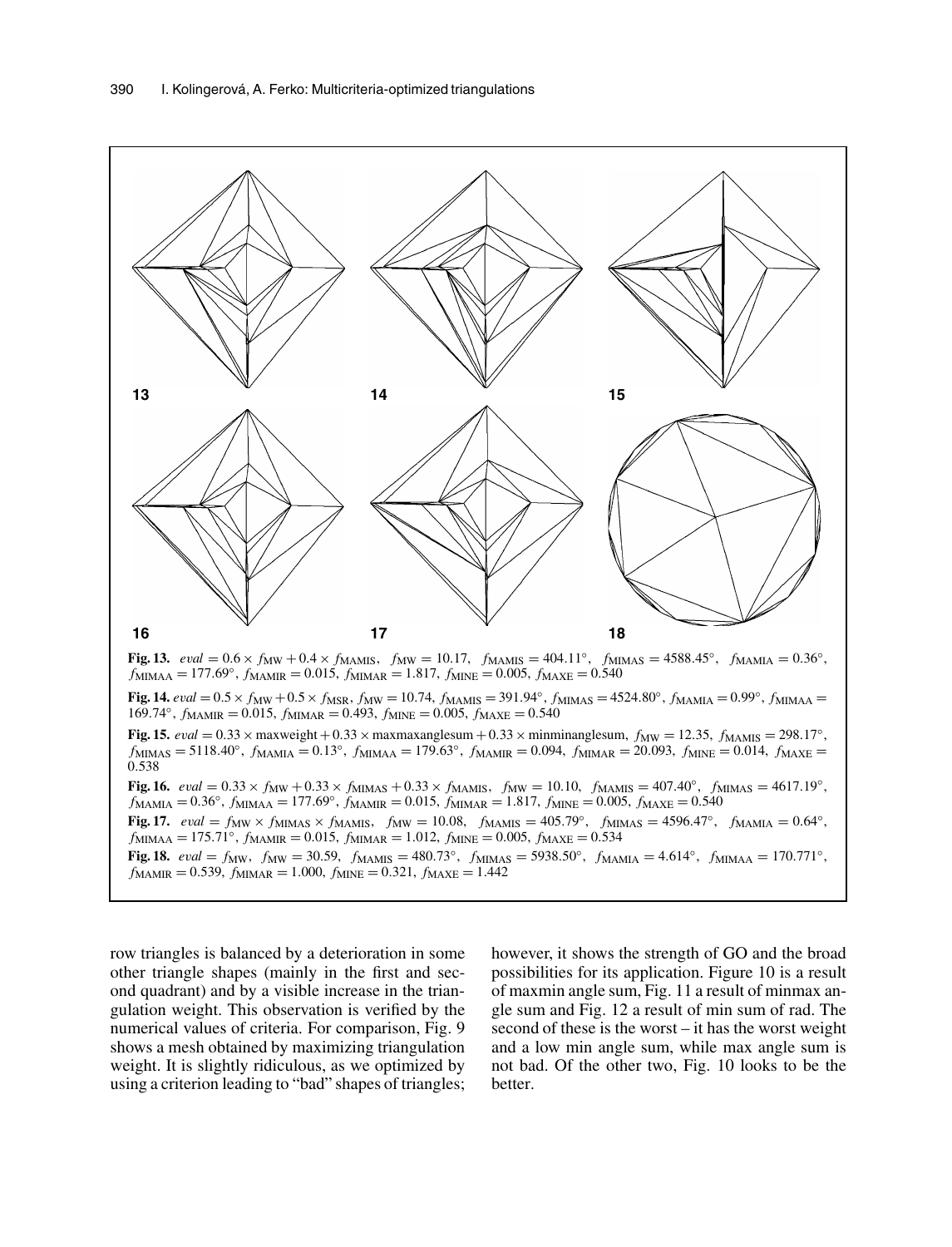Let us continue showing the effects of mixed criteria (Figs. 13–17). Figure 13 is  $0.6 \times f_{\text{MW}} + 0.4 \times$ *f*<sub>MAMIS</sub>. Figure 14 is  $0.5 \times f_{MW} + 0.5 \times f_{MSR}$ . Figure 15 is  $0.33 \times$  maxweight + 0.33  $\times$  maxmax anglesum +  $0.33 \times$  minminanglesum. Figure 16 is  $0.33 \times f_{\text{MW}} + 0.33 \times f_{\text{MIMAS}} + 0.33 \times f_{\text{MAMIS}}$ . Figure 17 was obtained using  $f_{\text{MW}} \times f_{\text{MIMAS}} \times f_{\text{MAMIS}}$ . Compare Figs. 15 and 16 – Fig. 15 was again optimized "to be as bad as possible". Notice the long, narrow triangles around the *y*-axis. Both Figs. 16 and 17 show triangles with a relatively good shape. Optimization in Fig. 16 would be problematic if values of angle and weight parts of the function were of very different order; however, this is not the case here.

Figure 18 shows 39 points regularly distributed on a circle; one point is near the centre, triangulated with the min weight criterion. Figure 19 shows the same data set, but the min weight criterion was slightly modified: edges with angles to the  $+x$ -axis within the range  $\langle 30^\circ, 50^\circ \rangle$  were favoured. (This was performed using an extra condition: if the slope of an edge is greater than or equal to 30◦ and equal to or less than 50◦, then multiply the length of the edge by 0.1 – recall  $s_i$  in the definition of  $f_{MW}$  in Table 1.) Figure 20 demonstrates that a criterion can be different in different parts of the data. Here, the right part is optimized on  $f_{MW}$  and the left part on max weight. From these figures it can be seen that a difficulty in predicting the exact result and the success of a particular criterion are disadvantages of GO. However, this unpredictability is weaker if more criteria are combined. On the other hand, the generality of GO is attractive – the influences of different criteria may be combined and can be used either on the whole data set or on a subset; anisotropy can be included by utilizing some preferred direction. Therefore, GO seems to have high potential and flexibility in triangulation.

From this exposition of possibilities, let us proceed to more detailed results showing the behaviour of GO. The following group of results shows properties of the genetic operators described in Sect. 3. The maximized criterion is as follows:  $eval = 0.33 \times$  $f_{\text{MW}} + 0.33 \times f_{\text{MMAS}} + 0.33 \times f_{\text{MAMS}}$ . All results were obtained as an average for five data sets: two with a uniform point distribution, two with a Gaussian point distribution and one with an "eccentric" distribution of the type shown in Fig. 18. There were no substantial differences among results for various types of data; therefore, only averages are presented.



**Fig. 19.**  $eval = f_{MW}$ , edges with angles to the  $+x$ -axis within  $\langle 30^\circ, 50^\circ \rangle$  favoured.  $f_{\text{MW}} = 38.92$ ,  $f_{\text{MAMIS}} =$  $372.12°$ ,  $f_{\text{MIMAS}} = 5654.61°$ ,  $f_{\text{MAMIA}} = 4.614°$ ,  $f_{\text{MIMAA}}$  $= 170.772$ °,  $f_{\text{MAMIR}} = 0.511$ ,  $f_{\text{MIMAR}} = 1.710$ ,  $f_{\text{MINE}}$  $= 0.321, f_{\text{MAXE}} = 1.921$ **Fig. 20.** The left part optimized on max weight, the right part on min weight **Fig. 21.** Computation time for 100 generations, each with 50 triangulations, *p*<sup>c</sup> = 0, 0.1, 0.25, 0.5; *p*<sup>m</sup> = 0.001

Tables 4, 5, 6 and 7 and Figs. 21 and 22 show results for various values of the probability of crossover  $(p_c)$ and the probability of mutation  $(p_m)$ . They were computed for 100 generations per 50 triangulations, using the reduced crossover operator. The best eval-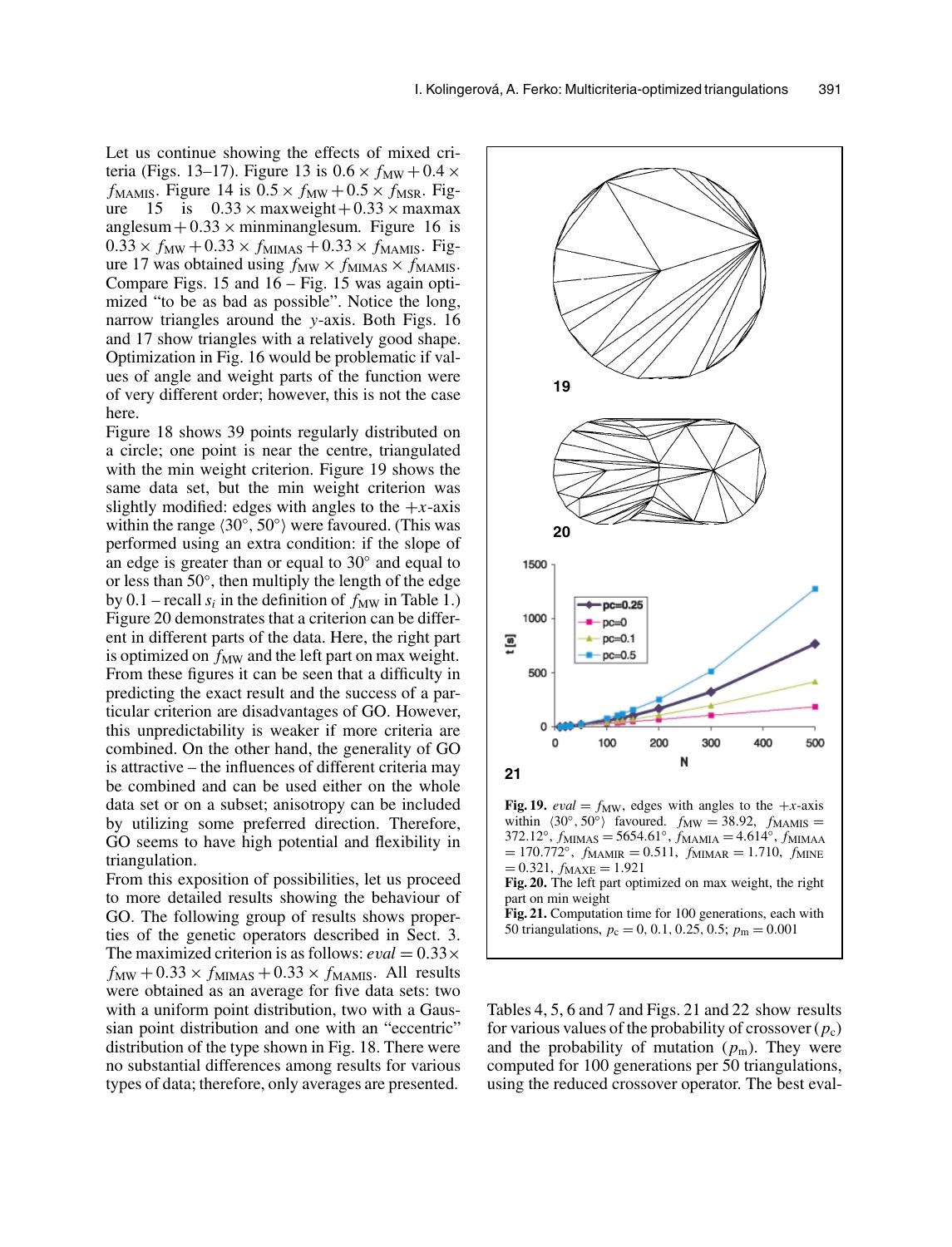| N   | $p_c=0$ | $p_c = 0.1$ | $p_c = 0.25$ | $p_c = 0.5$ |
|-----|---------|-------------|--------------|-------------|
| 10  | 3.18    | 3.22        | 3.36         | 3.60        |
| 20  | 6.50    | 6.89        | 7.53         | 8.51        |
| 30  | 9.77    | 10.76       | 12.13        | 14.26       |
| 50  | 16.82   | 19.74       | 23.70        | 29.84       |
| 100 | 33.84   | 44.12       | 59.01        | 81.60       |
| 120 | 41.43   | 56.62       | 77.48        | 110.69      |
| 130 | 44.95   | 62.93       | 87.84        | 124.87      |
| 150 | 52.87   | 75.77       | 108.64       | 161.13      |
| 200 | 71.36   | 110.39      | 170.42       | 256.72      |
| 300 | 109.02  | 200.01      | 325.43       | 515.52      |
| 500 | 188.63  | 419.14      | 768.60       | 1276.96     |

**Table 4.** Computational times (s) for 100 generations, each with 50 triangulations, and various  $p_c$  ( $p_m$  = 0.001)

**Table 5.** Percentage of cases in which iteration with the given value of  $p_c$  provided results better than, worse than or the same as iteration with  $p_c = 0.25$ ; (100 generations, each with 50 triangulations,  $p_m = 0.001$ )

|          | $p_c=0$ | $p_c = 0.1$ | $p_c = 0.5$ |
|----------|---------|-------------|-------------|
| Better   | 12.00   | 33.20       | 54.60       |
| Worse    | 69.80   | 51.80       | 24.20       |
| The same | 18.20   | 15.00       | 21.20       |

uations and computation times are compared. Figure 21 and Table 4 are not too surprising; they show that the higher the probability of crossover (and thus the number of crossovers made), the higher the computational time. Table 5 shows that the higher the probability of crossover, the greater the number of successful cases. However, in order to keep the computational time reasonable, we decided that  $p_c = 0.25$ was a reasonable compromise. Figure 22 and Tables 6 and 7 present reasons of our choice of  $p_m = 0.001$ as the correct value. The results for different probability of mutation in Table 7 show very clearly that for a probability of mutation that is too high "good" solutions are broken by random changes and results deteriorate. On the other hand, results for  $p_m = 0$ document that "no mutation" is not a good choice either.

Figure 23 and Table 8 present different computation times for various numbers of generations (50 triangulations per generation,  $p_c = 0.25$ ,  $p_m = 0.001$ ). For most experiments, we picked 100 generations as a basis; higher numbers of generations are generally too slow.

Table 9 documents that, generally, it is more efficient to have more generations and less triangulations per

**Table 6.** Computational times (s) for 100 generations, each with 50 triangulations, and various  $p_m$  ( $p_c$  = 0.25)

| N   | $p_{\rm m} = 0.001$ |        | $p_{\rm m} = 0$ $p_{\rm m} = 0.01$ | $p_{\rm m} = 0.1$ | $p_{\rm m}=1$ |
|-----|---------------------|--------|------------------------------------|-------------------|---------------|
|     |                     |        |                                    |                   |               |
| 10  | 3.36                | 3.36   | 3.68                               | 3.46              | 3.93          |
| 20  | 7.53                | 7.57   | 7.61                               | 7.89              | 9.64          |
| 30  | 12.13               | 12.14  | 12.27                              | 12.90             | 16.48         |
| 50  | 23.70               | 23.56  | 24.12                              | 25.49             | 35.38         |
| 100 | 59.01               | 58.96  | 60.45                              | 65.06             | 100.10        |
| 120 | 77.48               | 77.21  | 79.28                              | 85.89             | 136.15        |
| 130 | 87.84               | 87.32  | 89.73                              | 97.80             | 155.97        |
| 150 | 108.64              | 108.01 | 111.42                             | 122.51            | 200.38        |
| 200 | 170.42              | 169.33 | 174.18                             | 191.23            | 326.59        |
| 300 | 325.43              | 322.12 | 331.36                             | 367.60            | 660.15        |
| 500 | 768.60              | 763.72 | 785.18                             | 881.51            | 1697.56       |

**Table 7.** Percentage of cases in which iteration with the given value of  $p<sub>m</sub>$  provided results better than, worse than or the same as iteration with  $p_m = 0.001$  (100 generations, each with 50 triangulations,  $p_c = 0.25$ )

|               | $p_{\rm m}=0$ | $p_{\rm m} = 0.01 p_{\rm m} = 0.1$ |       | $p_{\rm m} = 1$ |
|---------------|---------------|------------------------------------|-------|-----------------|
| <b>Better</b> | 15.20         | 15.20                              | 6.10  | 6.10            |
| Worse         | 66.60         | 60.55                              | 75.75 | 75.75           |
| The same      | 18.20         | 24.25                              | 18.15 | 18.15           |



generation than vice versa. Times of computation are not documented, as they are nearly the same, the lower number of generations being slightly quicker. Table 10 shows that the higher the number of generations, the better the solutions found. However,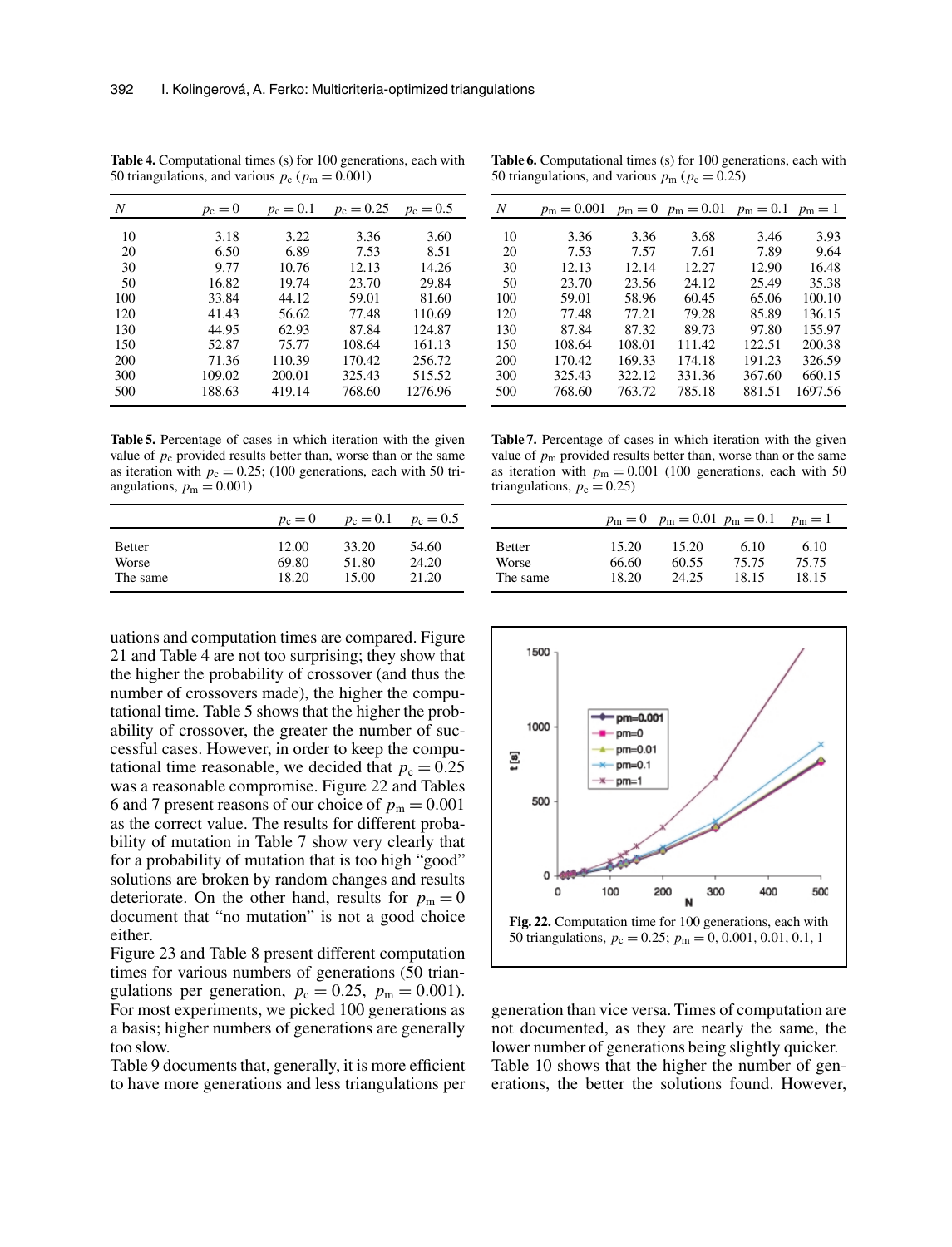

**Fig. 23.** Computation time for different number of generations; 50 triangulations per generation,  $p_m = 0.001$ ,  $p_c = 0.25$ 

**Fig. 24.** Time complexity measured for 100 generations, each with 50 triangulations,  $p_m = 0.001$ ,  $p_c = 0.25$ **Fig. 25.** Example of the triangulation on 200 points, distributed uniformly in a unit circle, optimized on  $0.25 \times$  $f_{\text{MW}} + 0.25 \times f_{\text{MIMAS}} + 0.25 \times f_{\text{MAMIS}} + 0.25 \times f_{\text{MSR}}$ 

time demand has to be taken into account; it prevents a very large number of generations. Figure 24 documents that measured time complexity is better than  $O(N^2)$  – approximately  $O(N^{3/2})$ .

**Table 8.** Computation times (s) for different number of generations, each with 50 triangulations ( $p_c = 0.25$ ,  $p_m = 0.001$ )

| N   | $50$ gen | $100 \text{ gen}$ | $200$ gen | $300 \text{ gen}$ |
|-----|----------|-------------------|-----------|-------------------|
|     |          |                   |           |                   |
| 10  | 1.659    | 3.358             | 6.74      | 10.141            |
| 20  | 3.762    | 7.530667          | 15.136    | 22.676            |
| 30  | 6.059    | 12.13433          | 24.258    | 36.449            |
| 50  | 11.844   | 23.69733          | 47.388    | 70.952            |
| 100 | 29.626   | 59.011            | 118.053   | 177.655           |
| 120 | 38.949   | 77.48167          | 154.936   | 231.65            |
| 130 | 44.411   | 87.83933          | 174.888   | 263.299           |
| 150 | 54.308   | 108.643           | 217.075   | 326.737           |
| 200 | 85.739   | 170.4217          | 338.66    | 507.069           |
| 300 | 163.842  | 325.431           | 639.843   | 961.586           |
| 500 | 387.594  | 768.602           | 1517.598  | 2270.05           |
|     |          |                   |           |                   |

**Table 9.** Percentage of cases in which 100 generations, each with 50 triangulations, is better than 50 generations, each with 100 triangulations ( $p_m = 0.001, p_c = 0.25$ )

| 48.50 |
|-------|
| 33.33 |
| 18.17 |
|       |

**Table 10.** Percentage of cases in which more than 100 generations found a better solution than 100 generations (50 triangulations per generation,  $p_c = 0.25$ ,  $p_m = 0.001$ )

|                                                         | 50 gen.        | $200$ gen.                 | 300 gen.       |
|---------------------------------------------------------|----------------|----------------------------|----------------|
| Better than 100 gen.<br>Worse than 100 gen.<br>The same | 66.75<br>33.25 | 75.00<br>$^{(1)}$<br>25.00 | 78.85<br>21.15 |

Figure 25 shows an example of generated triangulation on uniform random data optimized with  $0.25 \times$  $f_{\text{MW}}+0.25\times f_{\text{MIMAS}}+0.25\times f_{\text{MAMIS}}+0.25\times f_{\text{MSR}}.$ 

Let us sum up the results. The most important argument against GO is time requirement. Because instead of one triangulation, several thousands are generated, computation time inevitably must be much worse than if a deterministic triangulation algorithm, computing only one mesh, is used. In our opinion, GO is especially suitable in a situation where quality is preferred to speed. However, if processing time is substantial, GO cannot compare with the 'classical' deterministic algorithm, e.g., for 500 data points, a Delaunay triangulation can be computed in less than 1 s, while GO needs about 12 min. Some increase in speed might be achieved by parallelization, as members of one generation could be distributed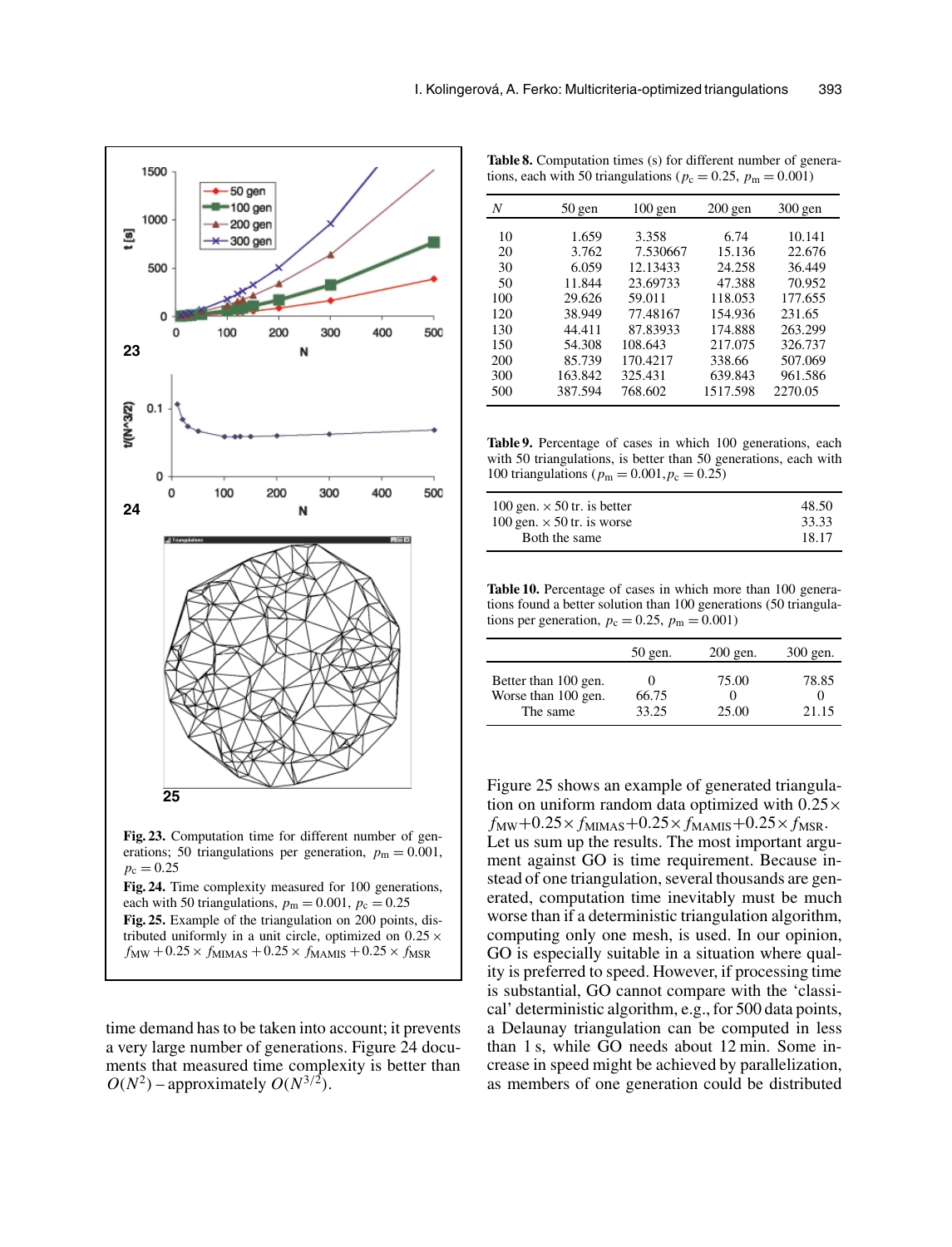among processing elements, a natural synchronization point being the end of the computation of a new generation. The most important argument for GO is its versatility – its application is independent of the type of criterion. In other words, GO contains an infinite number of particular triangulators.

### 6 Conclusion

This paper introduces a new category of multicriteriaoptimized triangulations and presents how the genetic approach can be used to obtain them. Combination of weight and angle criteria in one triangulation may bring new possibilities for geometrical modeling and data visualization. It is also possible to compute triangle meshes, which are optimized differently in different subareas. The method also enables a particular direction to be preferred, which may be useful in terrain modeling (the socalled data-dependent triangulations [10, 15]). The main weakness of the proposed method is time demand. However, if quality is preferred to speed, the method may provide an interesting tool for unusual triangulations.

*Acknowledgements.* Authors would like to thank to Prof. Dr. V. Skala from the University of West Bohemia in Pilsen, Czech Republic for providing the environment in which this work has been possible and to anonymous referee for substantial encouragement and set of particular ideas how to improve the quality of the paper. This work was supported by the Ministry of Education of The Czech Republic – project VS 97 155 and project GA AV A2030801.

## **References**

- 1. Aichholzer O, Aurenhammer F, Hainz R (1998) New results on MWT subgraphs. TR No. 140, 1998, Institute for Theoretical Computer Science, Graz University of Technology
- 2. Anagnostou E, Corneil D (1993) Polynomial-time instances of the MWT problem. Comput Geom Theor Appl 3:247–259
- 3. Aurenhammer F (1991) Voronoi diagrams a survey of a fundamental geometric data structure. ACM Comput Surv 23(3):345–405
- 4. Bartanus M, Ferko A, Mag R, Niepel L, Plachetka T, ´ Šikudová E (1996) New heuristics for Minimum Weight Triangulation. In: WSCG 96, Conference Proceedings, University of West Bohemia, Pilsen, pp 31–40
- 5. Beirouti R, Snoeyink J (1998) Implementations of the LMT heuristic for minimum weight triangulation. Proc 14th Annual Symposium Comput Geom, Minneapolis, ACM, pp 96–105
- 6. Bern M, Edelsbrunner H, Eppstein D, Mitchell S, Tan TS (1993) Edge insertion for optimal triangulations. Discrete Comput Geom 10:47–65
- 7. Bern M, Eppstein D (1995) Mesh generation and optimal triangulation, 2nd edn. In: Lecture Notes Series on Computing, vol 4, World Scientific, pp 47–123
- 8. de Berg M, van Kreveld M, Overmars M, Schwarzkopf O (1997) Computational geometry. Algorithms and applications. Springer, Berlin Heidelberg
- 9. Brown KQ (1979) Voronoi diagrams from convex hulls. Inform Proc Lett 9(5):223–228
- 10. Brown JL (1991) Vertex based data dependent triangulations. Comput Aided Geom Des 8:239–251
- 11. Capp K, Julstrom BA (1998) A weight-coded genetic algorithm for the minimum weight triangulation problem. In: Carroll J, Lamont GB, Oppenheim D, George KM, Bryant B (eds) Applied computing 1998: Proceedings of the 1998 ACM Symposium on Applied Computing, ACM, New York, pp 327–331
- 12. Cignoni P, Montani C, Scopigno R (1992) A Merge-first divide & conquer algorithm for Ed Delaunay triangulations. Intern Rep C92/16, CNUCE/CNR, Pisa
- 13. Dickerson MT, Montague MH (1996) A (usually ?) connected subgraph of the minimum weight triangulation. Proc ACM 12th Symp Comput Geom, Philadelphia, pp 204–213
- 14. Duppe RD, Gottschalk HH (1970) Automatische Interpolation von Isolinien bei willkürlichen Stützpunkten. Allg Vermessungsber 77:423–426
- 15. Dyn N, Levin D, Rippa S (1990) Data dependent triangulations for piecewise linear interpolation. IMA J Numer Anal 10:137–154
- 16. Edelsbrunner H, Tan TS, Waupotisch R (1990) An *O*(*n*2 log *n*) time algorithm for the MinMax angle triangulation. Proc. 6th ACM Symp Comput Geom, Berkley, pp 44–52
- 17. Edelsbrunner H, Tan TS (1991) A quadratic time algorithm for the minmax length triangulation. SIAM J Comput 22:527–551
- 18. Edelsbrunner H, Tan TS, Waupotisch R (1992) An  $O(N^2 \log N)$  time algorithm for the minmax angle triangulation. SIAM J Stat Sci Comput 13, 1992:994–1008
- 19. Edelsbrunner H, Tan TS (1993) A quadratic time algorithm for the minmax length triangulation. SIAM J Comput 22(3):527–551
- 20. Eppstein D (1992) The farthest point Delaunay triangulation minimizes angles. Comput Geom Theory Appl 1:143–148
- 21. Fang T-P, Piegl LA (1992) Algorithm for Delaunay triangulation and convex-hull computation using a sparse matrix. CAD 24(8):425–436
- 22. Fang T-P, Piegl LA (1993) Delaunay triangulation using a uniform grid. IEEE Comput Graph Appl 5:36–47
- 23. Garey MR, Johnson DS (1979) Computers and intractability. Freeman, San Francisco
- 24. Goldberg DE (1989) Genetic algorithms in search, optimization and machine learning, Addison-Wesley, New York
- 25. Heath LS, Pemmaraju SV (1994) New results for the MWT problem. Algorithmica 12:533–552
- 26. Holland JH (1975) Adaptation in Natural and Artifical Systems. University of Michigan Press, Ann Arbor
- 27. Keil JM (1994) Computing a subgraph of the minimum weight triangulation. Comput Geom 4:13–26
- 28. Kolingerová I, Magová I, Ferko A, Niepel L (1997) Better subgraph of minimum weight triangulation. In: Spring Con-